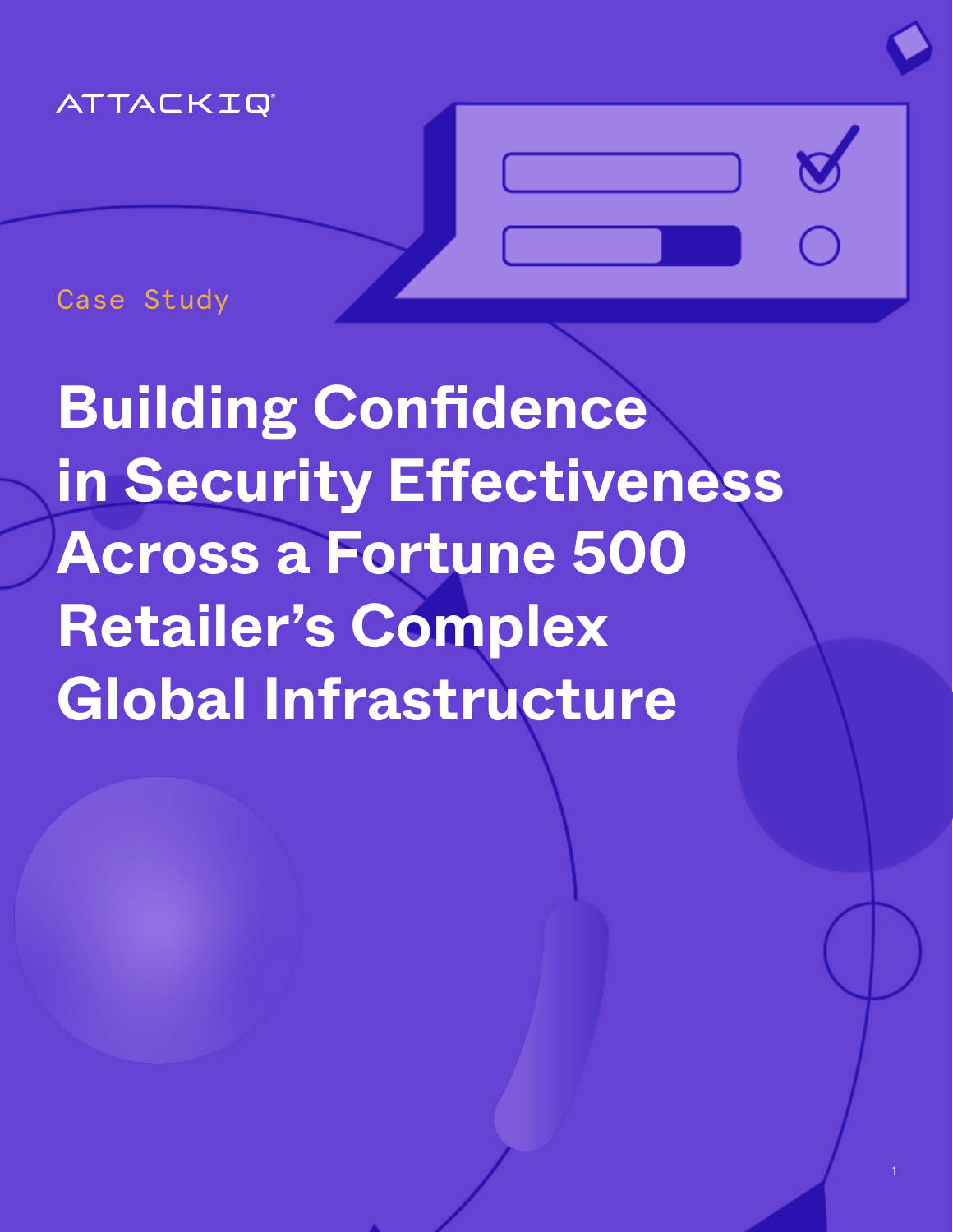Fortune 500 retailers have, by nature, an extremely broad attack surface. From the network that supports corporate functions around the world to the e-commerce infrastructure to thousands of stores, both domestic and international, a wide range of entry points exist for an individual with malicious intent. As the frequency of ransomware and other cyberattacks escalates, these companies' security teams are increasingly under the gun.

One large digital-first retailer uses a range of best-of-breed security solutions, managed and tested by both internal and external experts, to mitigate the risk. *"Ransomware is a huge priority for us,"* says the company's Director of Security Operations. *"Just watching the news makes it clear that getting our hands around our potential exposure is crucial. Our organization has several security teams, including an in-house penetration testing team, and we also bring in third-party red teams to take a different perspective and make sure we're validating everything we can."*

When the director joined the retailer about a year ago, he was confident in the security infrastructure that it had in place. However, he also wanted a more efficient control validation process.

*"I saw an opportunity for an automated attack simulation tool to help us scale up control testing,"* he says. *"I wanted to establish baselines and then verify through repetitive testing that all our environments around the world meet the same standards. Even with our substantial security staff, it wasn't possible to do that comprehensively with individuals wading through boatloads of logs."*

# Why AttackIQ?

The director and his team began evaluating breach and attack simulation (BAS) tools. They considered eight solutions, viewing vendors' slide decks and user interfaces, and doing external research. In addition to offering control validation at scale, the solution the security team sought needed to integrate with the company's SIEM and IDS solutions. Once they narrowed the choices down to a shortlist, the team conducted a hands-on, applesto-apples proof of concept (POC).

In this testing, the director particularly liked the interface of the AttackIQ Security Optimization Platform, which provides visibility to testing companywide and categorical buckets for organizing results. He also found the AttackIQ approach to testing more suitable to his organization's needs than the other solutions on the shortlist. *"Some of the tools we considered would be helpful for an external pen-testing shop that spends all day trying to breach other companies,"* he says. *"What I was looking for was the ability to validate our different controls at scale, not just test whether we can get into the network. That was the real differentiator in our POC."*



"The Security Optimization Platform doesn't just enable us to execute at scale; it also enables us to execute consistently at scale, which is something we couldn't do without underlying technology."

- Director of Security Operations, Fortune 500 Retailer

### **CUSTOMER**

Fortune 500 Retailer

#### LOCATION

United States

INDUSTRY

Retail

### HIGHLIGHTED SOLUTION AREAS

- Automated Testing
- Investment Decision Support
- Post-Incident Response Remediation
- Change Management Risk Assessment

#### PROJECT BUSINESS IMPACT

- Confidence among CISO, other executives, and the board — supported by evidence — that security measures are effective
- Demonstration of compliance with corporate security standards through consistent testing across thousands of locations around the world
- Streamlined answers to internal questions regarding downstream effects of prospective infrastructure changes
- Support for prioritization of strategic security investments
- Planned support for procurement decisions through testing of vendor claims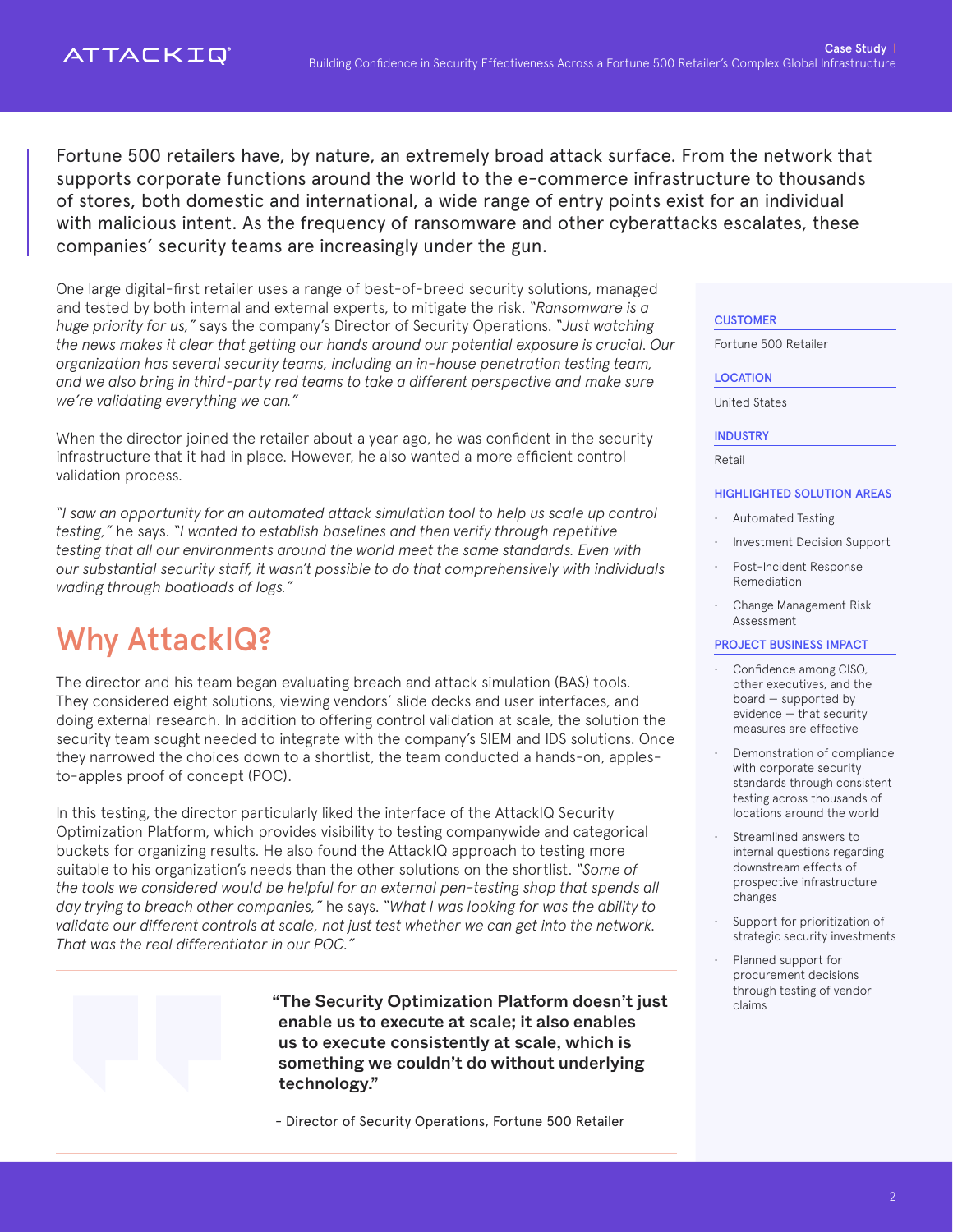## Testing "as Many Things in as Many Ways as Possible"

The retailer began rolling out the Security Optimization Platform about six months ago and built a wide array of routine tests that run, as the director puts it, *"as close to continuous as you can get without literally running 24×7×365."* The tests measure the company's response to specific use cases that the internal team has identified as important for the business.

Security groups throughout the company collaborated to define those use cases and strategic goals for the testing program. They used the MITRE ATT&CK framework to help define and classify threats, as well as pulling in data from *"every infosec blog under the sun,"* the director says. *"We brought together security teams with a fairly diverse set of interests and built in a lot of activities to ensure cross-pollination among the teams."*

The result is a cadence of tests that evaluate the company's response to atypical behaviors or activities that might indicate malicious intent. For example, the director explains, *"if there is a behavior that we would not expect to see from a certain classification of users, we may try to replicate that behavior through AttackIQ to see if our heuristic detection capabilities pick up on it."*

> "What the Security Optimization Platform enables me to do is demonstrate to our CISO, other senior leadership, and the board that we are doing the right thing. That is invaluable with an attack surface as broad and complex as ours."

- Director of Security Operations, Fortune 500 Retailer

*"Other than focusing on the types of big attacks that keep people awake at night,"* he adds, *"our program is designed to test as many things in as many ways as we possibly can. It's critical to cover every base, because whatever we don't test, that is the area of our security infrastructure that is sure to be hit."*

When security teams believe they have remediated an issue that AttackIQ testing revealed, the security operations group will re-test to make sure the remediation is effective. *"We're using that heavily,"* the director reports. *"If we run a test and the results are not what we expected or wanted, we make the appropriate changes. Then that goes into our testing library so that we can periodically re-run that test and make sure we continue to be protected."* 

### Assessments: Routine, Ad Hoc, and Honeypot

Frequently running the tests in the corporate library will alert the retailer if a change to the security or network infrastructure inadvertently renders a particular control ineffective. Examples of such changes include a server update, which might cause controls to behave differently than they did before, and rule tuning designed to reduce the number of false-positive alerts, which might accidentally result in allowing a dangerous behavior.

The regular cadence of attack simulations enables the security operations team to ensure that no such changes to the corporate infrastructure have downstream implications for security. This is particularly important because the retailer's security infrastructure is so complex.

*"We have a variety of controls with so many overlapping components that we have to question whether we are effectively protecting ourselves or we have a false sense of security,"* the director says. *"We might have controls X, Y, and Z, and a successful attack should be impossible because each of those controls should catch it. But with AttackIQ, we might find that none of the controls actually catches an attack we would expect them all to detect. In a lot of ways, the comprehensiveness and complexity of the security architecture we've built is driving our need for the AttackIQ tool — we need an external capability to see that what we expect to be protected is actually being protected."*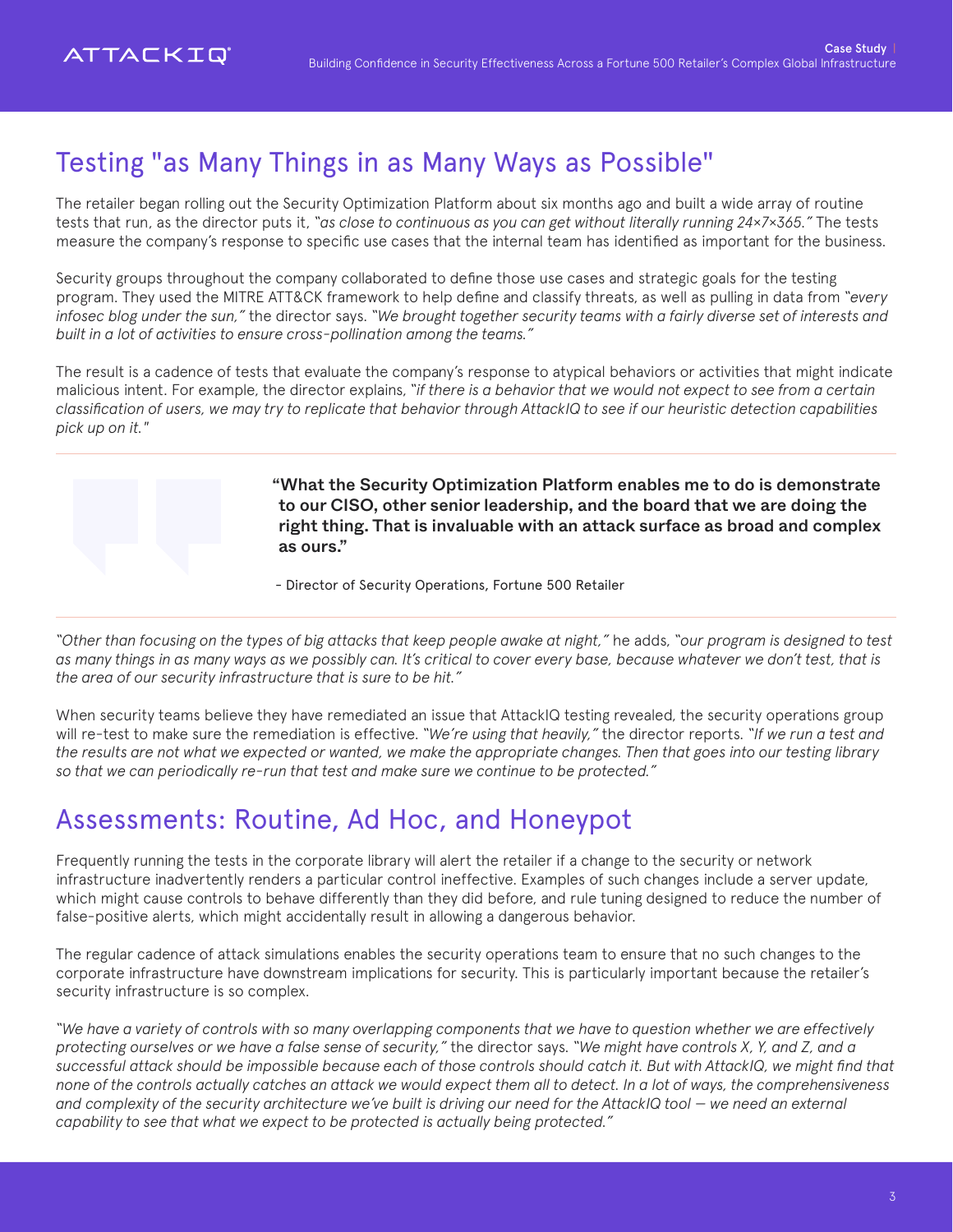### Assessments: Routine, Ad Hoc, and Honeypot (cont.)

In addition, the security operations group uses the Security Optimization Platform to perform ad hoc tests in response to questions about the security infrastructure's detection and response capabilities. Sometimes, the Director says, these are questions from the CISO and others in the C-suite. But not always.

*"We also often use ad hoc testing to answer questions that I have for my team or that other internal teams have for us,"* he says. *"A great example was when another team was looking to change some endpoints' security configuration. They wanted to make certain rules more restrictive, and they wanted to know whether doing so would ultimately improve security on those systems."* 

The team wanting to perform the update provided the Security Operations group with two systems, which were identical except one had the prior security configuration and one had the proposed update. The Security Operations team ran the same tests against both systems. *"It was basically a fourth-grade science experiment,"* the Director says. *"Of the 10 attacks we threw at the systems, the old configuration detected six and the new configuration detected nine — and the one it missed was also missed by the old configuration. So we determined that not only would the update increase the endpoints' security overall, but we wouldn't lose any detection capabilities.*

*"I was able to assure the other team that the infrastructure changes they wanted to make were a good idea from a security standpoint,"* he continues. *"And when my boss asked whether we'd signed off on the infrastructure changes, I didn't just say, 'Yes, they explained it all to me.' I said, 'Yes, and we have data, we have testing, we have validation that their changes make sense.'"*

One more AttackIQ use case for the retailer is the ability to test the security operations center (SOC) response to honeypots and canary accounts. *"Those tests are very similar to the other detection assessments we have, but they're higher fidelity in terms of having fewer false positives,"* the director says. *"If we have a server or account whose only purpose is to be a trigger for somebody who's doing something they shouldn't, then no one should ever interact with it, so we can easily see whether each alert that we expect is actually triggered."*

## Testing Consistently at Scale

Although the retailer dedicates substantial resources to security, the director says that the cadence of testing they've achieved through the Security Optimization Platform would simply not be possible if tests weren't automated.

*"We have a highly competent internal penetration testing team,"* he says. *"But having them run any test manually — even something simple like double-clicking malware and monitoring the response across the infrastructure — is going to take weeks and weeks to complete across our thousands of locations globally. Instead, with AttackIQ's agent script, my team can spend a day building, testing, and validating the assessment, then we can push it out whenever and wherever we need it. This drastically improves the scalability of our testing regime."*

> "Running any test manually is going to take weeks and weeks to complete across our thousands of locations globally. With AttackIQ, my team can spend a day building, testing, and validating the assessment, then push it out whenever and wherever we need it. This drastically improves the scalability of our testing regime."

- Director of Security Operations, Fortune 500 Retailer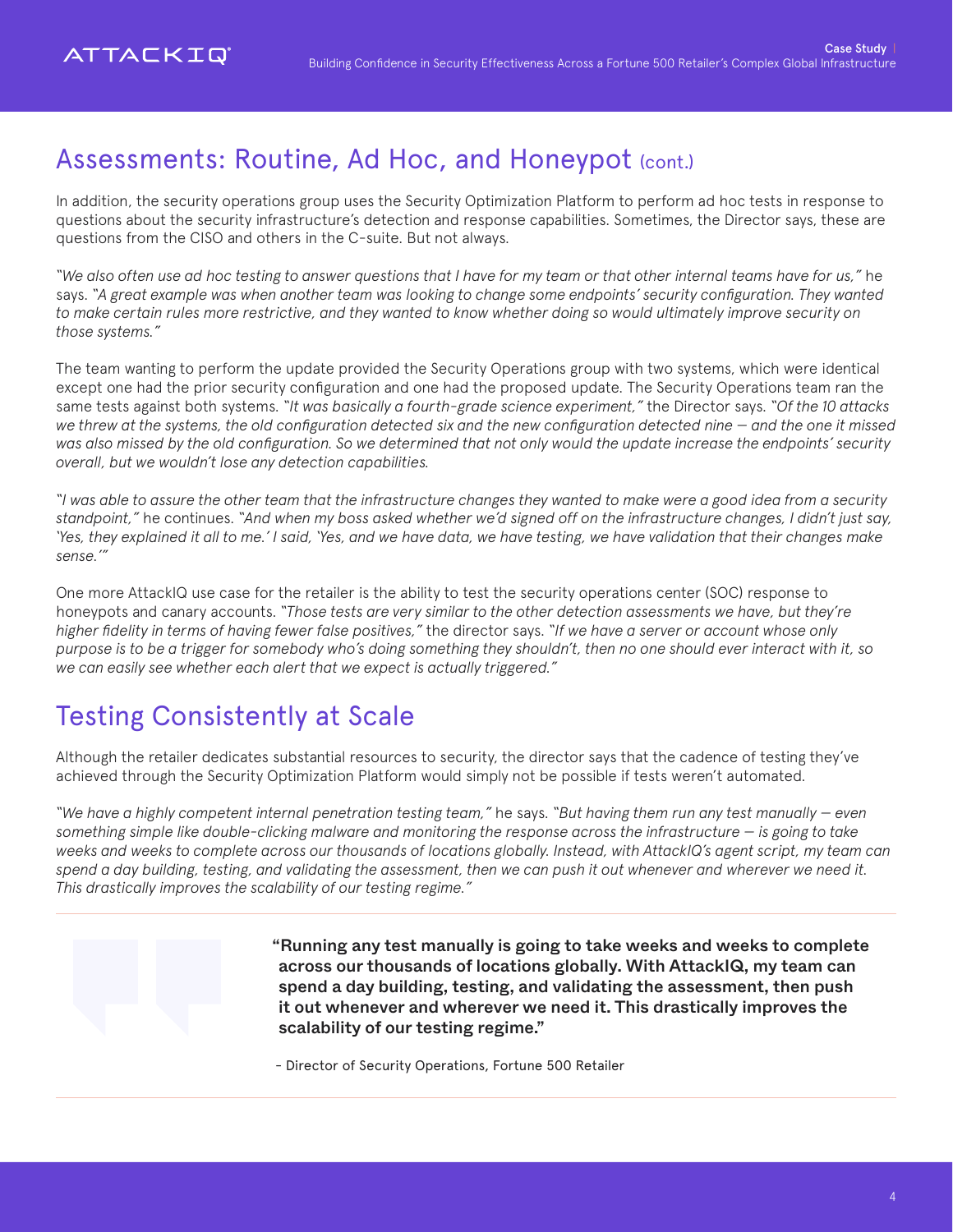## Testing Consistently at Scale (cont.)

AttackIQ's library of tactics and techniques further enhances this scalability by accelerating the development of simulations, the director says. *"It might take a team member a day to put together an assessment using the runbooks and templates built into the Security Optimization Platform. The same test might take a week or more to build from scratch. By saving time on architecting the simulations, my team gains more time to spend on validation and testing activities."*

Automation of testing also helps ensure global consistency. *"Even if I had a team of 1,000 people,"* the Director says, *"having them manually perform the same test across all our locations would result in variations. But one of our goals is to run standard tests across all the environments and regions we operate in. We want to know that all our stores have the same security, regardless of where they're located.*

*"Because testing in the Security Optimization Platform is programmatic, the tests are done in the same way on every system in every country, on every continent,"* the director adds. *"If I run the test today, next week, and then again four years from now, the results will be comparable, apples to apples, unless we have purposely changed something. The Security Optimization Platform doesn't just enable us to execute at scale; it also enables us to execute consistently at scale, which is something we couldn't do without underlying technology."*

### Additional Use Cases for Automated Testing

Global consistency in testing also helps the retailer weather staff turnover and skill shortages. *"Knowledge transfer is a huge problem for many companies,"* the director says. *"On the red team side, I hope we don't lose any staff. But even if we do, we will retain that knowledge because it's been scripted into the Security Optimization Platform." On the blue team side, the tool enables the director to make sure new hires are responding to threats in the ways he expects them to. "Having a platform to frequently and repetitively execute tests means that we can make sure our controls continue to function properly, even after we have hired new staff,"* he says.

> "In a lot of ways, the comprehensiveness and complexity of the security architecture we've built is driving our need for the AttackIQ tool — we need an external capability to see that what we expect to be protected is actually being protected."

- Director of Security Operations, Fortune 500 Retailer

In fact, the director sees AttackIQ automation as an impetus for merging red and blue teams. *"We can produce a realistic attack, validate where controls are successful at detecting or preventing it, identify places where controls aren't working, make sure the SOC and other teams are responding appropriately, and then make improvements where the tests indicate they're needed,"* he says. *"Bringing all those activities together into the same process is, in my opinion, the definition of Tier 1 purple teaming. I think we should focus more on being a purple team than either red or blue, and AttackIQ has been solving that problem for us from the outset."* 

The retailer also refers to AttackIQ test results in making strategic decisions about where to focus corporate security investments, and the director expects to eventually use the Security Optimization Platform to validate vendors' claims during the procurement process. *"We are still building that out,"* he says, *"but our intention is to use the tool in POCs. We will run the same tests on multiple competing solutions and see which identifies or prevents the most severe threats, as well as which provides the best insights into the threats."*